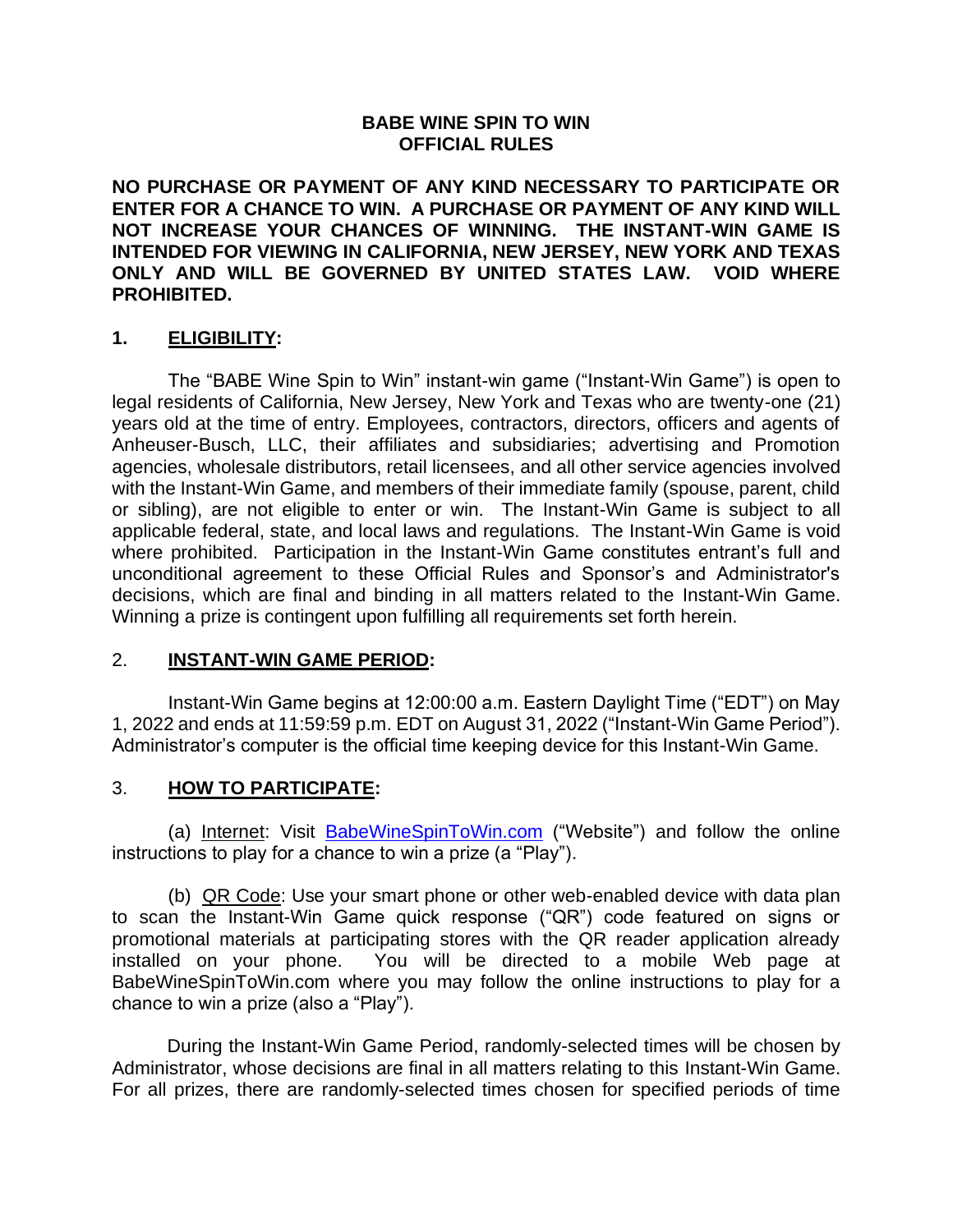(time periods include: May 1, 2022 – May 31, 2022; June 1, 2022 – June 30, 2022; July 1, 2022 – July 31, 2022 and August 1, 2022 – August 31, 2022, each a "Phase"); see Rule #6 for complete details. The first participant who completes a Play in accordance with these Official Rules on or immediately after a randomly-selected time will win one (1) of forty-four (44) Instant-Win Prizes (each an "Instant-Win Prize") (subject to verification). See Rule #5 and #6 for Instant-Win Prize details. If your mobile phone, tablet or computer screen displays a prize-winning message, you are a winner of the Instant-Win Prize indicated (subject to verification). If your mobile phone, tablet or computer screen does not display a prize-winning message, you are not a winner of an Instant-Win Prize. All Plays must be received and/or recorded during the Instant-Win Game Period. Administrator's official judging organization's computer is the official time keeping device for this Instant Win Game. No other forms of Play are valid. Limit one (1) Play per person per day, for a maximum of up to ten (10) Plays during the Instant-Win Game Period, until he/she has won a Prize. A "day" is defined as a twenty-four (24) hour time period beginning at 12:00:00 a.m. EDT and ending on the same day at 11:59:59 p.m. EDT.

Automated entries are prohibited and any use of automated devices will cause disqualification. Entrants may not enter with multiple email addresses, nor use any other device or artifice, to enter multiple times or as multiple entrants. Any entrant who attempts to enter with multiple email addresses under multiple identities, or uses any device or artifice to register multiple times, will be disqualified and forfeits all prizes won, in Sponsor's sole discretion. Multiple entrants are not permitted to share the same email address. Should multiple users of the same email account enter the Instant Win Game and a dispute thereafter arise regarding the identity of the entrant, the authorized account holder of said email account at the time of entry will be considered an entrant, and must comply with these Official Rules. The authorized account subscriber is the natural person who is assigned the email address by the ISP or other organization responsible for assigning email addresses. Potential winners may be required to show proof of being the authorized account subscriber. The Sponsor ran a similar Instant-Win Game from January 14, 2022 to April 30, 2022 ("Phase 1 of BABE Wine Spin to Win"). If you were deemed "ineligible" in Phase 1 of BABE Wine Spin to Win, you will also be deemed ineligible to participate in this Instant-Win Game.

#### **5. WINNER NOTIFICATION AND PRIZE CLAIM VERIFICATION:**

Odds of winning depend on the date/time of entry, the number of prizes remaining available at the time of entry and number of eligible Plays received. The number of prizes available to be won will diminish as they are awarded. Winners will be notified at the time of playing as outlined in Rule #3. Sponsor is not responsible for suspended or discontinued Internet, landline or wireless service which may result in potential winner not receiving initial prize notification. Winner may be required to complete an online prize claim form. If the prize claim form is not completed and submitted as instructed within the notification message, winner will not be further contacted and such prize will be forfeited and may be awarded to an alternate potential winner. Winner may be required to complete, sign and return an affidavit of eligibility and liability and, unless prohibited by law, publicity release within three (3) days of prize acceptance. If Sponsor cannot verify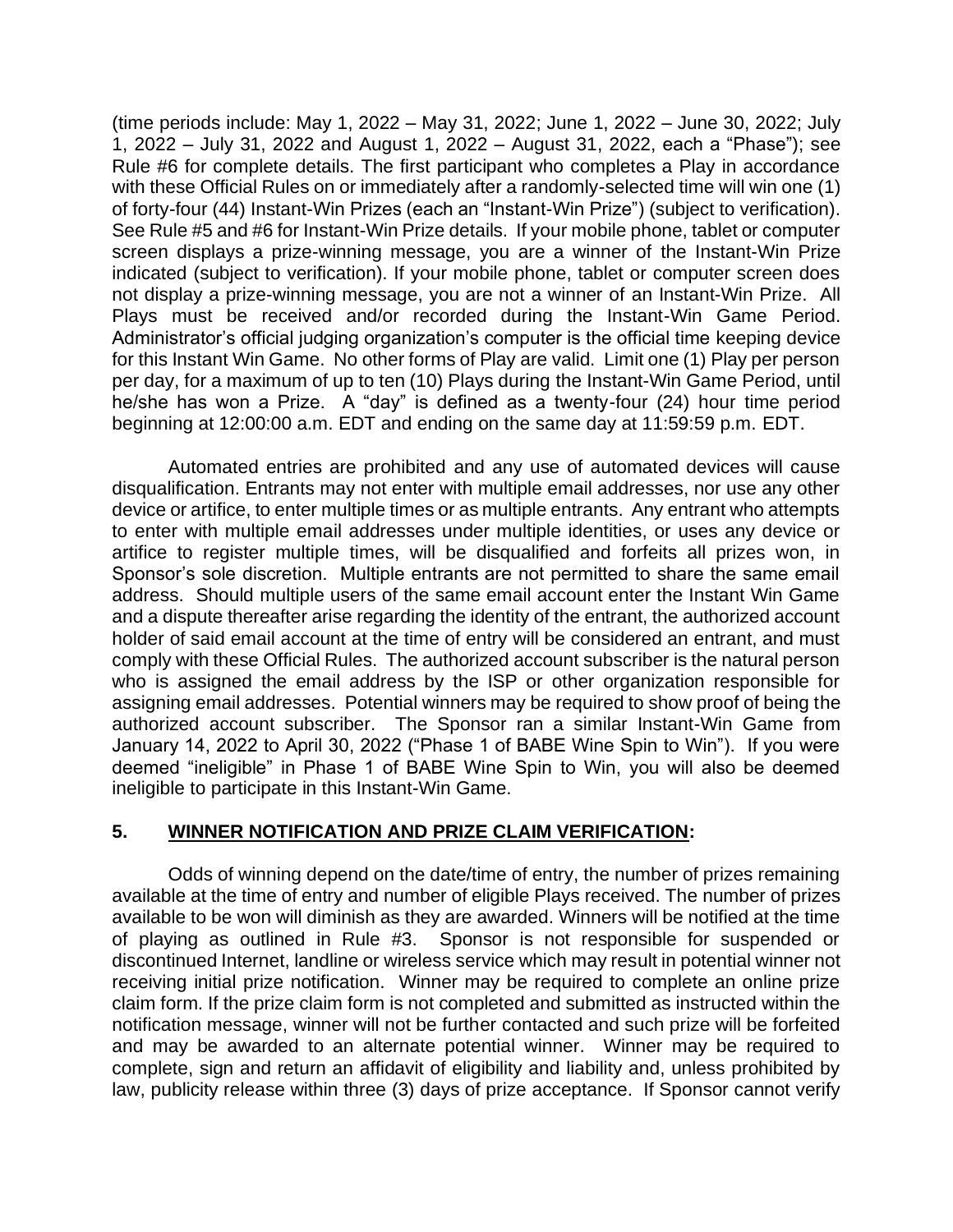that a potential winner is twenty-one (21) years of age or older prior to winner notification, then the applicable potential winner will be disqualified and the prize may be awarded to an alternate potential winner. In the event of noncompliance within any of these time periods, prize will be forfeited and an alternate potential winner selected. Any alternate potential winner selected will also be required to adhere to the time periods described herein. Any prize notification or prize returned to the Sponsor or Administrator as undeliverable will result in disqualification and the prize will be forfeited and the awarding of that prize to an alternate potential winner. Only three (3) alternate drawings will be held, after which the prize will remain un-awarded. Limit one (1) Prize per person.

# **6. PRIZE DETAILS:**

| <b>Prize Quantity</b>                                | <b>Prize Description</b>                                                                                                                                                                                       | <b>Approximate</b><br><b>Retail Value</b><br>("ARV") |
|------------------------------------------------------|----------------------------------------------------------------------------------------------------------------------------------------------------------------------------------------------------------------|------------------------------------------------------|
| 4 (one $(1)$<br>randomly<br>seeded per<br>Phase)     | Each winner will receive one (1) BABE branded<br>beach cruiser.                                                                                                                                                | \$207.20                                             |
| $8$ (two $(2)$ )<br>randomly<br>seeded per<br>Phase) | Each winner will receive one (1) Corkcicle<br>backpack.                                                                                                                                                        | \$134.70                                             |
| 16 (four (4)<br>randomly<br>seeded per<br>Phase)     | Each winner will receive two (2) BABE branded<br>backpack beach chairs.                                                                                                                                        | \$114.50                                             |
| 16 (four (4)<br>randomly<br>seeded per<br>Phase)     | Each winner will receive<br>one (1) BABE "Summer Swag Pack" consisting<br>of: one (1) BABE t-shirt; two (2) BABE hats;<br>two (2) BABE sunglasses; four (4) BABE tie<br>dye coolies and three (3) BABE straws. | \$43.25                                              |

If a winner cannot accept prize as specified, applicable prize will be forfeited and awarded to an alternate winner. Total ARV of all prizes is \$4,430.40. Any difference between stated value and actual value will not be awarded.

Limit one (1) prize per person. Prizes are non-transferable and no cash equivalent or substitution of prize is offered, except at the sole discretion of Sponsor. If a prize, or any portion thereof, cannot be awarded for any reason, Sponsor reserves the right to substitute prize with another prize of equal or greater value. Prize winners will be solely responsible for all federal, state and/or local taxes, and for any other fees or costs associated with the prizes they receive, regardless of whether it, in whole or in part, is used.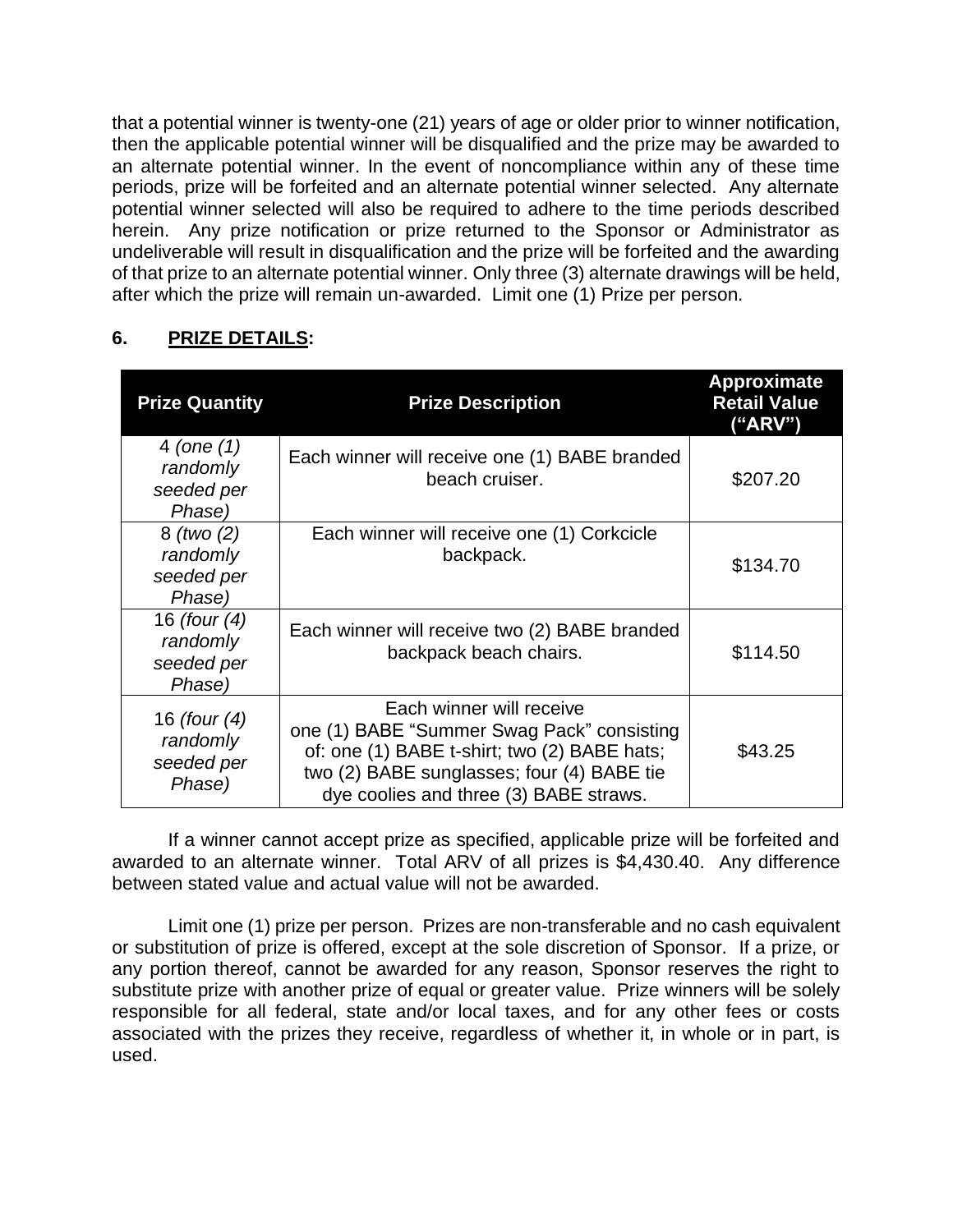If Sponsor so elects, each potential winner may be required to submit to a confidential background check. Such background check may include (but is not limited to) investigation of criminal, sexual offenses, or other arrest or conviction record, and any other factor deemed relevant by the Sponsor to help ensure that each potential winner will not bring the Sponsor Into public disrepute, contempt, scandal or ridicule or reflect unfavorably on the Sponsor. If requested, each potential winner agrees to sign waiver forms authorizing the release of personal and background information. In the event of noncompliance, to be determined at the sole discretion of Sponsor, prize will be forfeited and may be awarded to an alternate winner.

# **7. PUBLICITY:**

Acceptance of prize offered constitutes permission for Sponsor to use winner's name, voice, biographical information and/or likeness for purposes of advertising and Instant-Win Game without further compensation in all media now known or hereafter discovered worldwide and on the Internet without notice or review or approval as permitted by law.

## **8. RELEASE**:

By accepting a prize, winner agrees to release and hold Anheuser-Busch, LLC and Administrator harmless from all losses, damages, rights, claims and actions of any kind resulting from acceptance, possession or use of any prize, including without limitation, personal injuries, death and property damage.

#### **9. GENERAL CONDITIONS:**

Anheuser-Busch, LLC, Administrator and their affiliates, subsidiaries, and agencies (collectively the "Released Parties") are not responsible for lost, late, misdirected, unintelligible, returned or undelivered entries, telephone calls, text messages, email, or for lost, interrupted or unavailable satellite, network, server, Internet Service Provider (ISP), Website, or other connections availability, accessibility or traffic congestion, miscommunications, failed computer, network, telephone, satellite or cable hardware or software or lines, or technical failure, or jumbled, scrambled, delayed or misdirected transmissions, computer hardware or software malfunctions, failures or difficulties, or other errors of any kind whether human, mechanical, electronic or network. Persons who tamper with or abuse any aspect of this Instant-Win Game or Website, or act in violation of the Official Rules, or act in any manner to threaten or abuse or harass any person, or violate Website's terms of service, as solely determined by the Sponsor or Administrator, will be disqualified. Released Parties are not responsible for any incorrect or inaccurate information whether caused by Website users, tampering, hacking, or by any of the programming or equipment associated with or used in this Instant-Win Game, and assumes no responsibility for any errors, omission, deletion, interruption or delay in operation or transmission or communication line failure, theft or destruction or unauthorized website access. Any use of robotic, macro, automatic, programmed or like entry methods will void all such entries, and may subject that entrant to disqualification.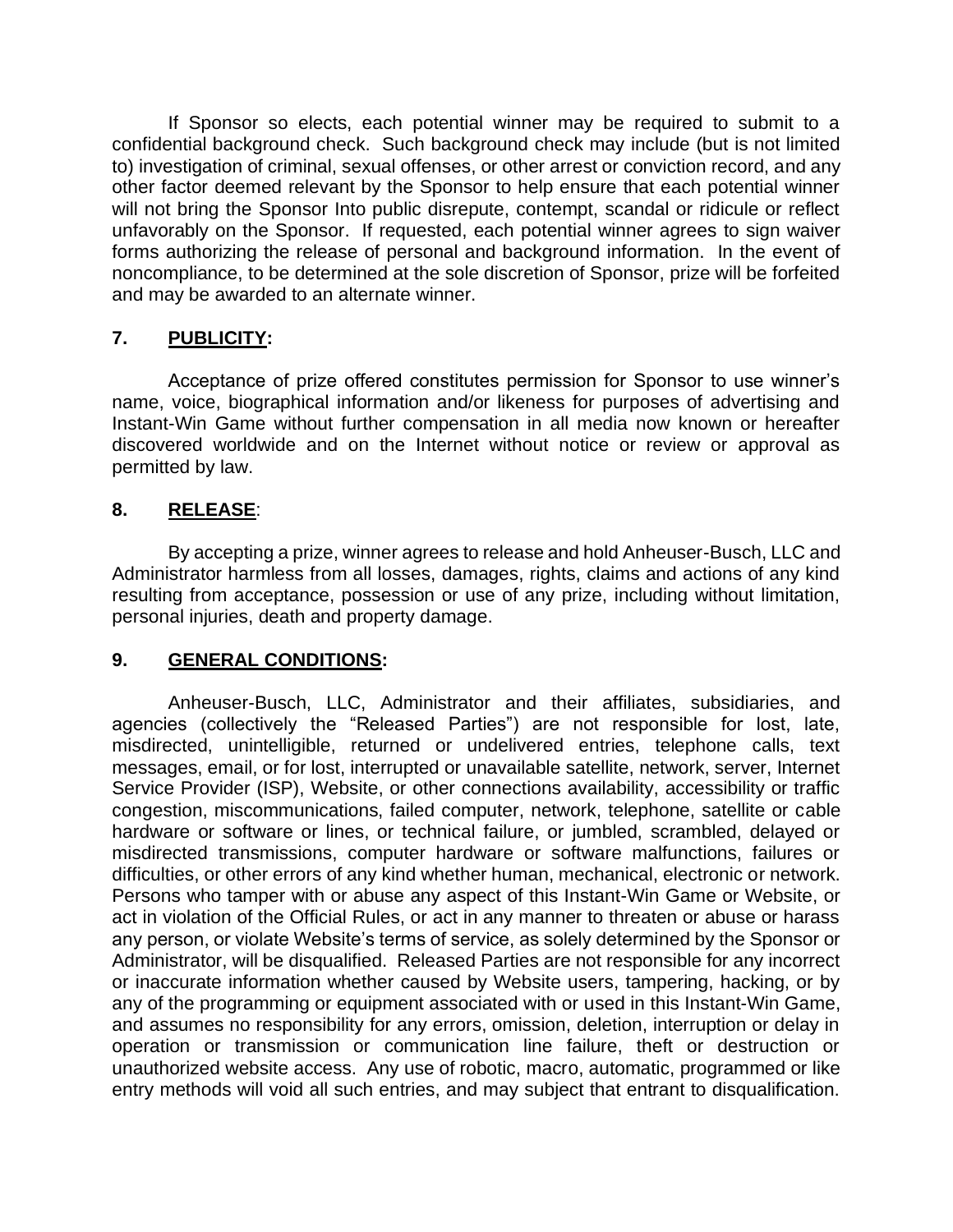Released Parties are not responsible for injury or damage to participant's or any other person's computer or property related to or resulting from participating in this Instant-Win Game. Should any portion of Instant-Win Game be, in the Sponsor's or Administrator's sole opinion, compromised by virus, worms, bugs, unauthorized human intervention or other causes which, in the sole opinion of the Sponsor, corrupt or impair administration, security, fairness or proper play of this Instant-Win Game, or submission of entries, Sponsor and Administrator reserves the right at its sole discretion to suspend, modify or terminate the Instant-Win Game, and randomly select the winner from valid entries received prior to action taken, or otherwise as may be deemed fair and equitable by the Sponsor. All materials submitted become the property of Anheuser-Busch, LLC and will not be returned. SOME JURISDICTIONS DO NOT ALLOW THE LIMITATION OR EXCLUSION OF LIABILITY FOR INCIDENTAL, CONSEQUENTIAL, OR OTHER DAMAGES; AS A RESULT, THE ABOVE LIMITATIONS OR EXCLUSIONS MAY NOT APPLY TO YOU.

## **10. LIMITATIONS OF LIABILITY:**

Instant-Win Game materials are void if not obtained through authorized, legitimate channels, or if any part is defective, altered, duplicated, photocopied, forged, counterfeited, mutilated or tampered with in any way, or if Instant-Win Game materials contain or are the result of a printing, seeding, typographical, mechanical or other error(s), or do not contain proper security devices. No more than the stated number of prizes will be awarded. In event that production, seeding, printing or any other reason(s) cause more than stated number of prizes, as set forth in these Official Rules, to be available and/or claimed, Sponsor reserves the right to award only the stated number of prizes (previously not awarded) by random drawing from among all legitimate eligible prize claimants.

#### **11. DISPUTES:**

You agree that any claim or dispute at law or equity that has arisen or may arise relating in any way to or arising out of the Instant-Win Game or the Official Rules will be resolved in accordance with the provisions set forth in this Dispute Resolution section. PLEASE READ THIS SECTION CAREFULLY. IT AFFECTS YOUR RIGHTS AND WILL HAVE A SUBSTANTIAL IMPACT ON HOW CLAIMS YOU AND WE HAVE AGAINST EACH OTHER ARE RESOLVED.

You agree that whenever you have a disagreement with Administrator or Sponsor arising out of, connected to, or in any way related to the Instant-Win Game or the Official Rules, you will send a written notice to the Administrator ("Demand"). You agree that the requirements of this Dispute Resolution section will apply even to disagreements that may have arisen before you accepted these Official Rules. You must send the Demand to the following address (the "Notice Address"): Legal Department, Merkle Inc., 3000 Town Center, Suite 2100, Southfield, MI 48075. You agree that you will not take any legal action, including filing a lawsuit or demanding arbitration, until 10 business days after you send a Demand. If the disagreement stated in the Demand is not resolved to your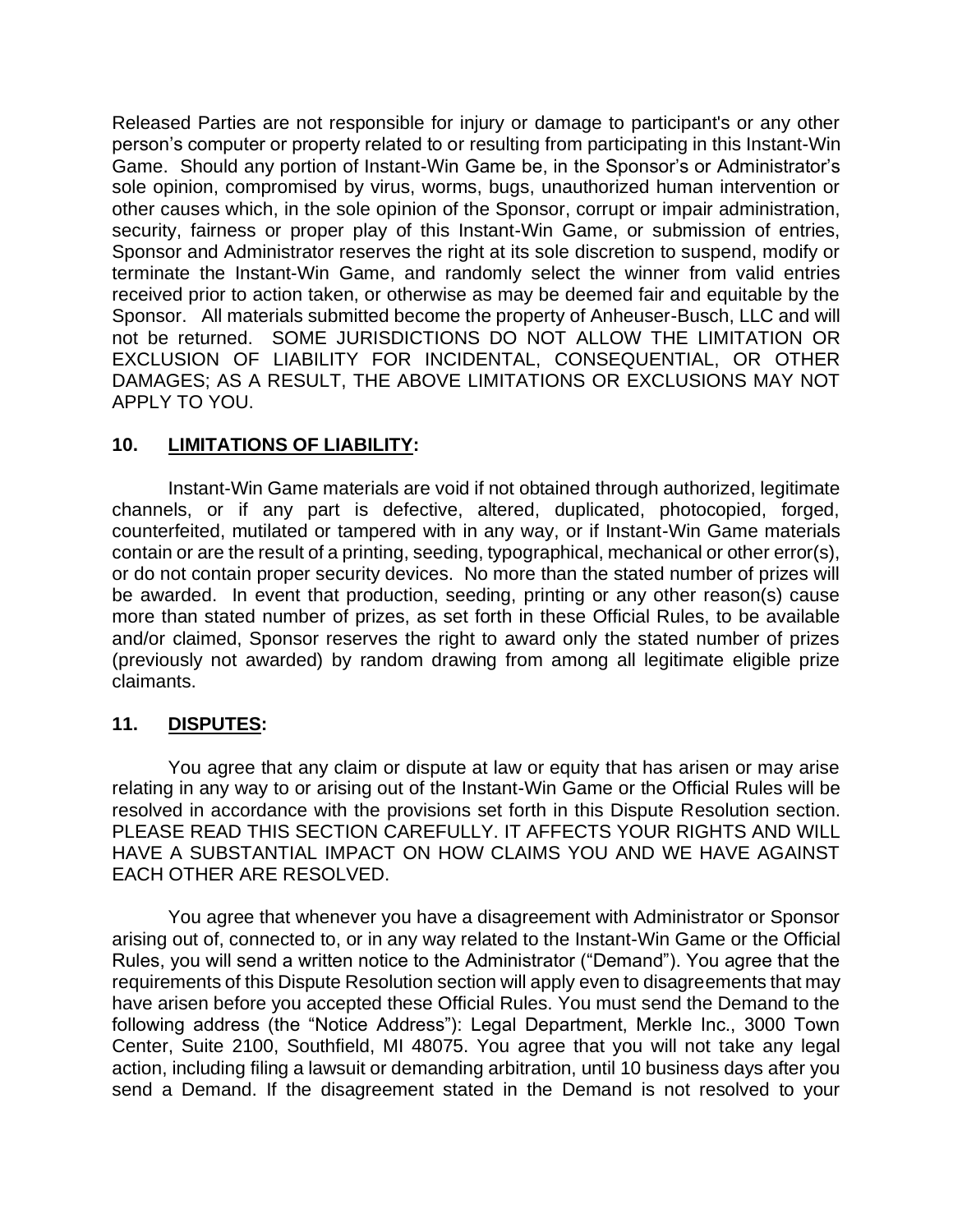satisfaction within 10 business days after it is received, and you intend on taking legal action, you agree that you will file a demand for arbitration with the American Arbitration Association (the "Arbitrator"). THIS ARBITRATION PROVISION LIMITS THE ABILITY OF YOU, ADMINISTRATOR, AND SPONSOR TO LITIGATE CLAIMS IN COURT AND YOU, ADMINISTRATOR, AND SPONSOR EACH AGREE TO WAIVE YOUR RESPECTIVE RIGHTS TO A JURY TRIAL OR A STATE OR FEDERAL JUDGE. YOU AGREE THAT YOU WILL NOT FILE ANY LAWSUIT AGAINST ADMINISTRATOR OR SPONSOR IN ANY STATE OR FEDERAL COURT. For any such filing of a demand for arbitration, you must effect proper service under the rules of the Arbitrator and notice to the Notice Address may not be sufficient. If, for any reason, the American Arbitration Association is unable to conduct the arbitration, you may file your case with any national arbitration company. The Arbitrator shall apply the AAA Consumer Arbitration Rules effective September 1, 2014 (as may be amended) and as modified by the agreement to arbitrate in this Dispute Resolution section. You agree that the Arbitrator will have sole and exclusive jurisdiction over any dispute you have with Administrator or Sponsor. The Federal Arbitration Act allows for the enforcement of arbitration agreements and governs the interpretation and enforcement of the agreement to arbitrate.

YOU AGREE THAT YOU WILL NOT FILE A CLASS ACTION OR COLLECTIVE ACTION AGAINST ADMINISTRATOR OR SPONSOR, AND THAT YOU WILL NOT PARTICIPATE IN A CLASS ACTION OR COLLECTIVE ACTION AGAINST THEM. YOU AGREE THAT YOU WILL NOT JOIN YOUR CLAIMS TO THOSE OF ANY OTHER PERSON. Notwithstanding any other provision in the Official Rules, if this class action waiver is invalidated, then the agreement to arbitrate is null and void, as though it were never entered into, and any arbitration dispute at that time will be dismissed without prejudice and may be refiled in a court. Under no circumstances do you, Administrator, or Sponsor agree to class or collective procedures in arbitration or the joinder of claims in arbitration. Administrator and Sponsor agree that we will submit all disputes with you to arbitration before the Arbitrator.

All issues and questions concerning the construction, validity, interpretation and enforceability of these Official Rules, or the rights and obligations of the Entrant, Administrator, and Sponsor in connection with the Instant-Win Game, or any claim or dispute that has arisen or may arise between you, Administrator and Sponsor, shall be governed by, and construed in accordance with, the laws of the State of Missouri without giving effect to any choice of law or conflict of law rules. The place of arbitration shall be St. Louis, Missouri.

#### **12. PRIVACY POLICY:**

Please see Sponsor's privacy policy located at <https://drinkbabe.net/pages/privacy-policy> for details regarding the use of personal information collected in connection with this Instant-Win Game. If you are verified as the Instant-Win Game winner, your first name, last initial, city and state may be included in a publicly-available winner's list.